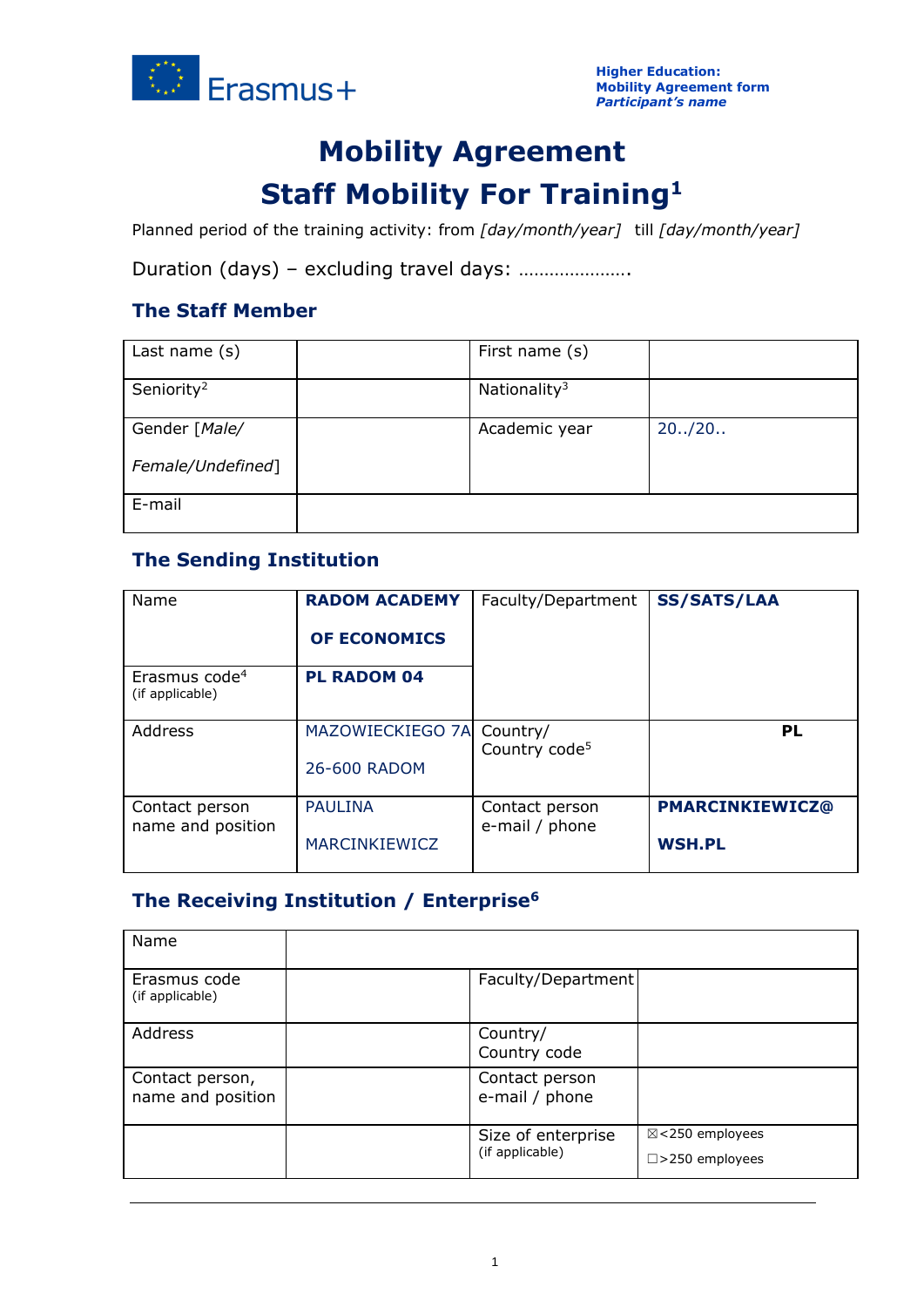

For guidelines, please look at the end notes on page 3.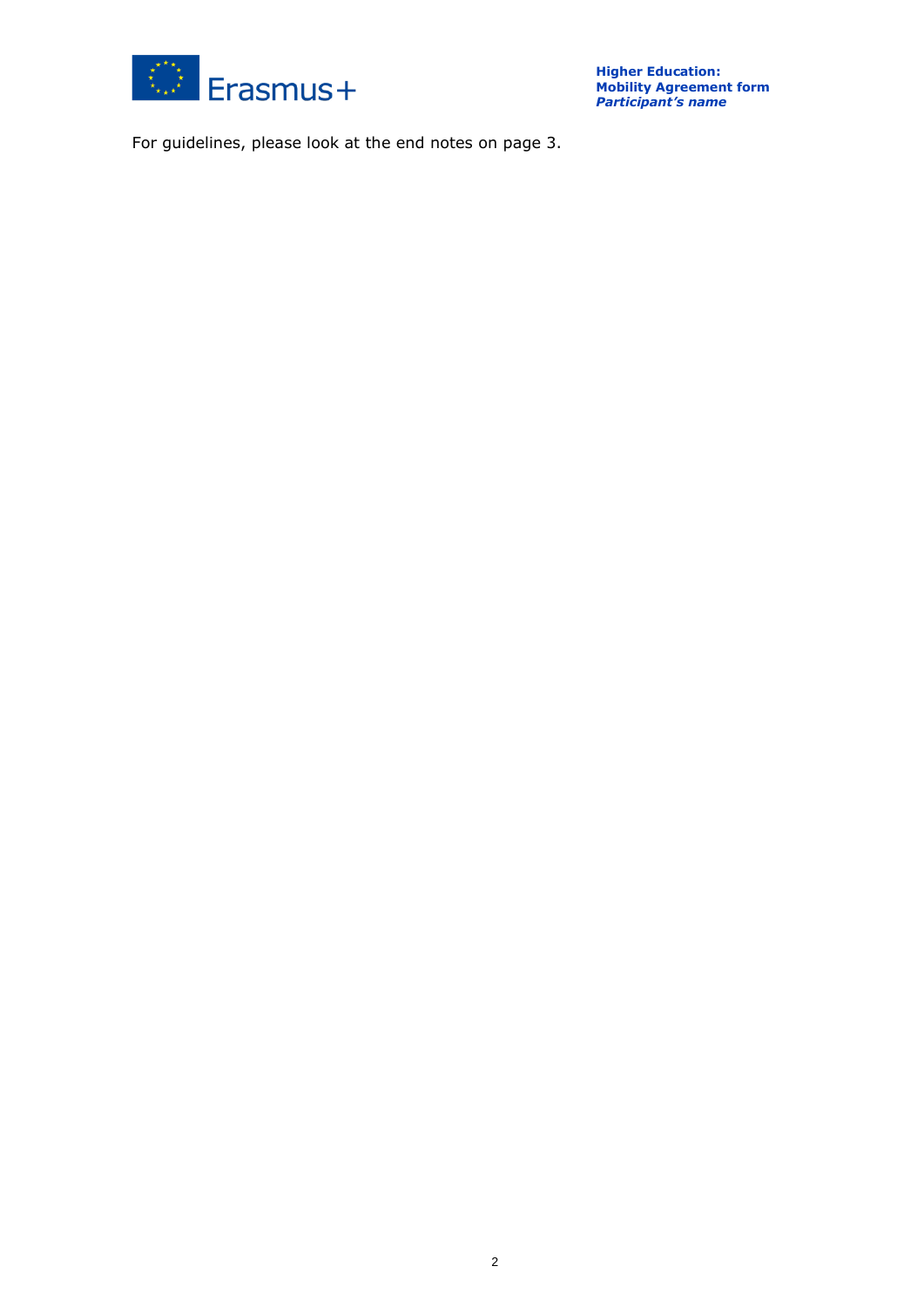

# **Section to be completed BEFORE THE MOBILITY**

## **I. PROPOSED MOBILITY PROGRAMME**

Language of training: ………………………………………

### **Overall objectives of the mobility:**

**Training activity to develop pedagogical and/or curriculum design skills: Yes** ☐ **No** ☐

**Added value of the mobility (in the context of the modernisation and internationalisation strategies of the institutions involved):**

**Activities to be carried out:**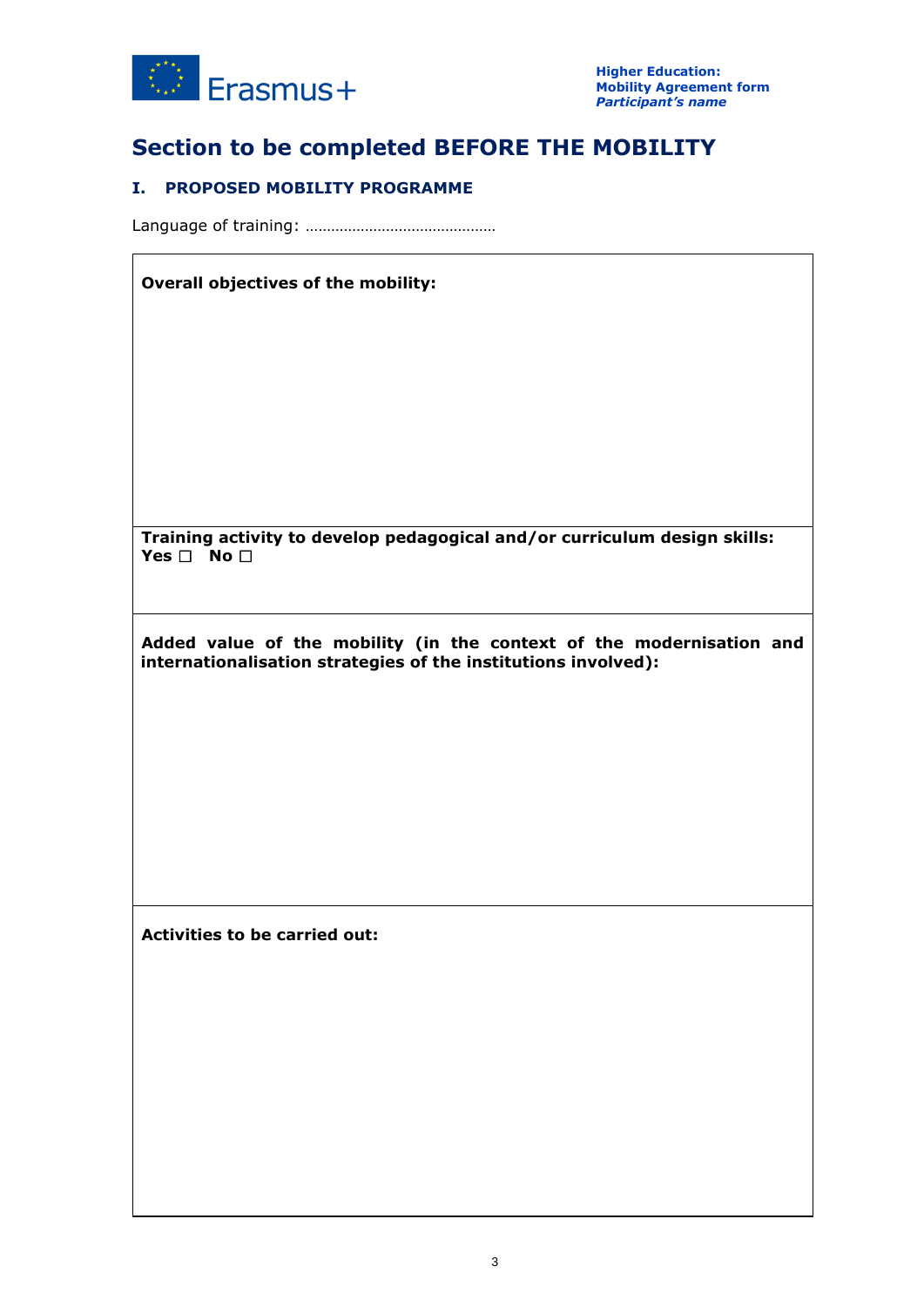

**Expected outcomes and impact (e.g. on the professional development of the staff member and on both institutions):**

## **II. COMMITMENT OF THE THREE PARTIES**

By signing**<sup>7</sup>** this document, the staff member, the sending institution and the receiving institution/enterprise confirm that they approve the proposed mobility agreement.

The sending higher education institution supports the staff mobility as part of its modernisation and internationalisation strategy and will recognise it as a component in any evaluation or assessment of the staff member.

The staff member will share his/her experience, in particular its impact on his/her professional development and on the sending higher education institution, as a source of inspiration to others.

The staff member and the beneficiary institution commit to the requirements set out in the grant agreement signed between them.

The staff member and the receiving institution/enterprise will communicate to the sending institution any problems or changes regarding the proposed mobility programme or mobility period.

**The staff member**

Name:

Signature: Date: Date: Date: Date: Date: Date: Date: Date: Date: Date: Date: Date: Date: Date: Date: Date: Date: Date: Date: Date: Date: Date: Date: Date: Date: Date: Date: Date: Date: Date: Date: Date: Date: Date: Date: D

### **The sending institution**

Name of the responsible person: PAULINA MARCINKIEWICZ

Signature: Date: Date: Date: Date: Date: Date: Date: Date: Date: Date: Date: Date: Date: Date: Date: Date: Date: Date: Date: Date: Date: Date: Date: Date: Date: Date: Date: Date: Date: Date: Date: Date: Date: Date: Date: D

### **The receiving institution/enterprise**

Name of the responsible person:

Signature: Date: Date: Date: Date: Date: Date: Date: Date: Date: Date: Date: Date: Date: Date: Date: Date: Date: Date:  $\sim$  Date:  $\sim$  0.075  $\sim$  0.075  $\sim$  0.075  $\sim$  0.075  $\sim$  0.075  $\sim$  0.075  $\sim$  0.075  $\sim$  0.075  $\sim$ 

 $1$  Adaptations of this template:

<sup>•</sup> In case the mobility combines teaching and training activities, **the mobility agreement for teaching template** should be used and adjusted to fit both activity types.

<sup>•</sup> In the case of **mobility between Programme and Partner Countries**, this agreement must be always signed by the staff member, the Programme Country HEI as beneficiary and the Partner Country HEI as sending or receiving organisation. In case of mobility from Partner Country HEIs to